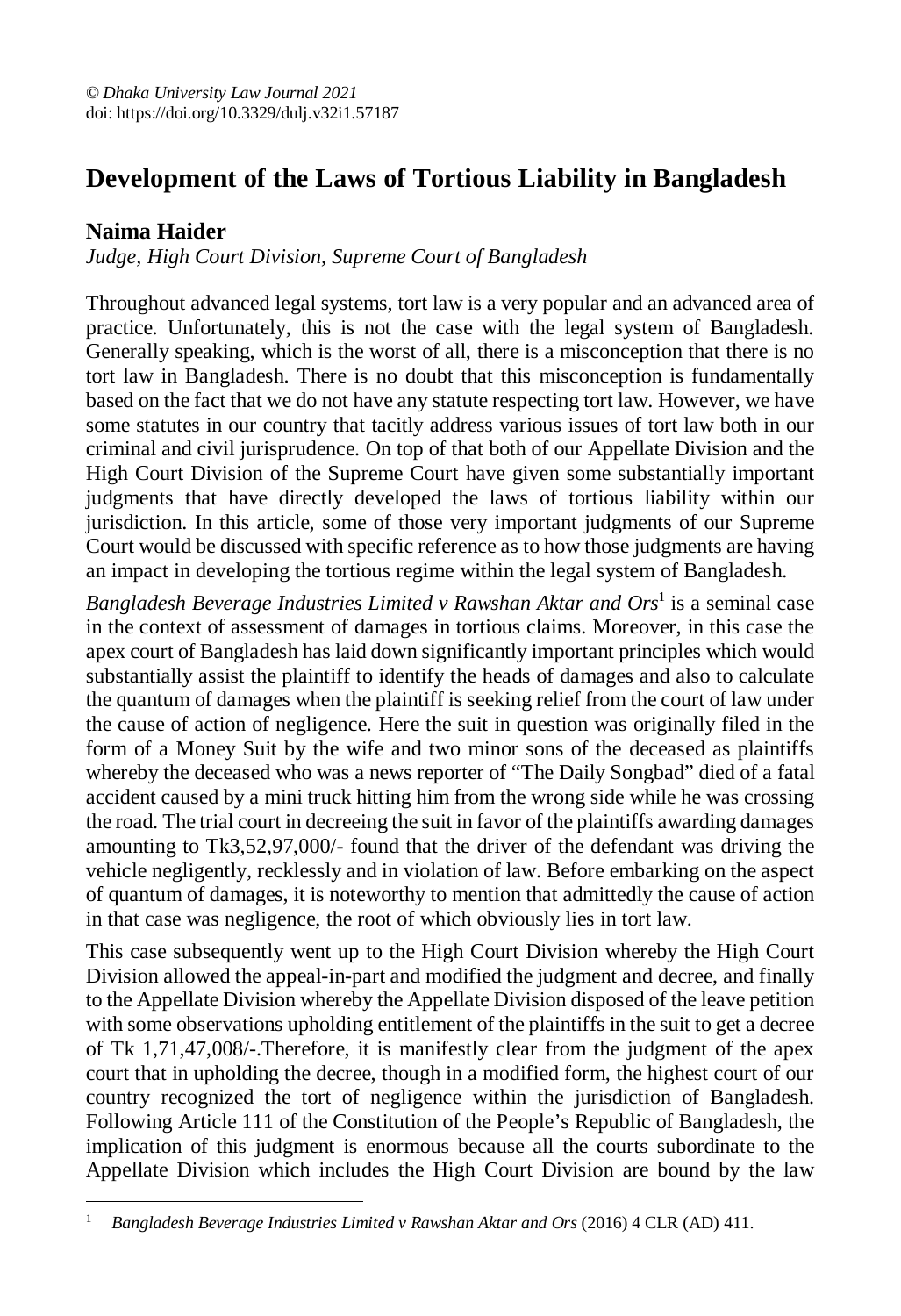declared by the Appellate Division.

Now, two things certainly follow this judgment. Firstly, the tortious cause of action of negligence has its root at common law or case law in Bangladesh as this is the same in both the United Kingdom and India. Secondly, the claim under the cause of action of negligence would have to be brought by the plaintiffs in the form of a money suit. Dealing with the first aspect requires some consideration of some settled laws in most of the advanced jurisdiction like that of the UK and United States of America. As the UK has a common law jurisdiction and as our legal system still has a lot of laws that we have retained since the British period including the Code of Civil Procedure 1908, it is worthwhile to briefly look into the development of the law of negligence in the UK.

Donoghue v Stevenson<sup>2</sup> is certainly the starting point in this regard which is the most classical English case on the point of tort law and the law of negligence. The UK House of Lords in that case developed the famous doctrine of neighbor principle. Determination of the success of the plaintiff's claim for negligence would depend on the proof of certain elements, i.e. the duty of care, breach of that duty of care, causation and remoteness of damages. Over the time, different cases have laid down different tests for proving each of these elements. When professionals were sued for breach of their professional duty, the courts have laid down special tests for professionals. After many academic debates and changes of some common laws, it can now safely be assumed that the above-mentioned elements of the law of negligence are now universally accepted. The Indian jurisdiction has also adopted a similar approach towards the law of negligence.

In *Bangladesh Beverage Industries Limited*, after assessment of evidence, the trial court found that the driver of the defendant was recklessly driving the mini truck in the course of his employment causing serious injury to the victim which led to his death in the hospital; and also, that the driver of the defendant was driving the vehicle negligently, recklessly and in violation of law. Analysis of these two findings is vitally important to understand the nature of development of tort law in Bangladesh through case laws. While finding the defendant liable for the tort committed by its driver in the course of his employment, the trial court and both the Divisions of the Supreme Court of Bangladesh applied the doctrine of vicarious liability. Learned advocate of the petitioner argued that the trial court erred in law in failing to find out whether the employee was acting within the course of his employment before the employer can be held vicariously liable for his employee's tort. Even though the Appellate Division held that the High Court Division rightly found that the petitioner was vicariously liable for the fault of the driver, this aspect of vicarious liability was not discussed in the judgment. This is why it is pertinent to investigate into how the doctrine of vicarious liability is getting developed in our jurisprudence and also what the legal requirement of the doctrine is when proof of the same will be in issue.

It should be noted that vicarious liability, being a tortious concept, is not a cause of

 $\overline{a}$ 

<sup>2</sup> *Donoghue v Stevenson* (1932) UKHL 100.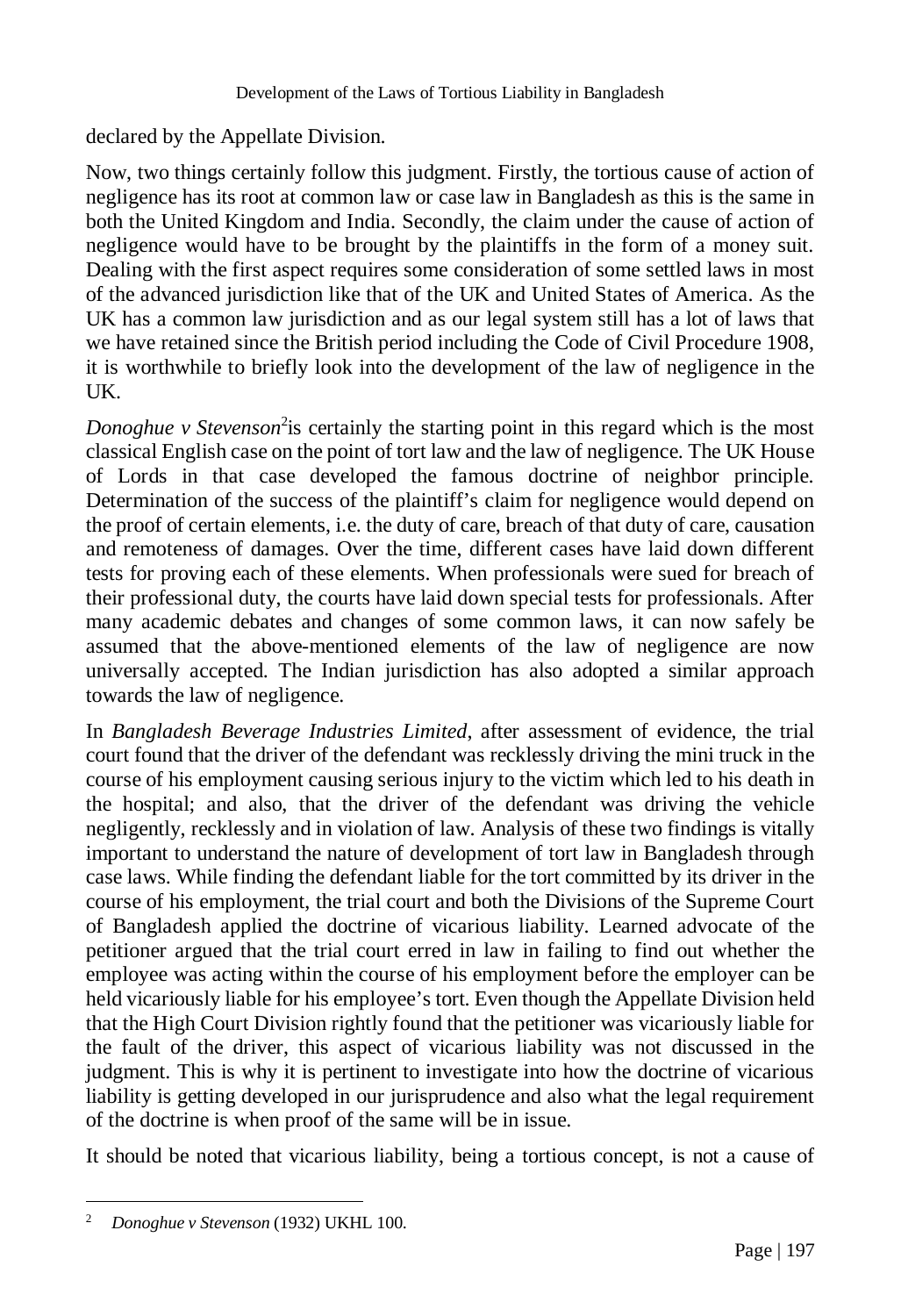action. Vicarious liability is in essence a form of joint liability whereby the employer can be sued for the tort committed by its employees in course of his employment. Therefore, application of the doctrine of vicarious liability allows the plaintiff to hold liable the employer for the action or omission of his employee even though the employer was not directly involved in the said commission or omission. In determining the issue as to who is an employee, classically the level of control over the supposed employee by the employer is to be looked into.<sup>3</sup>Whether or not the employer has sufficient control over his employee is certainly a matter of fact and it requires taking of evidence from the contesting parties. An interesting case on this point is Grameenphone Ltd. v Chairman, First Labour Court, Dhaka and Ors<sup>4</sup>even though this case was decided in our writ jurisdiction and in the same the judgment of the Labour Appellate Tribunal was in issue.

Throughout the world, outsourcing of workers from third parties to the supposed employers is a burning issue. If we turn to the UK law, *Viasystems (Tyneside) Ltd v Thermal Transfer (Northern) Ltd*<sup>5</sup>marks a radical change in the English tort law approach whereby for the first time the concept of dual vicarious liability was established. Prior to *Viasystems*, it was understood that the doctrine of vicarious liability applies to only one employer and it was one of the fundamental tasks of the court to identify who the potential employer is where more than one employer was in the scene. Clearly the decision in *Viasystems* is a dynamic judgment evidently showing the ability of common law to respond to changing social conditions.<sup>6</sup> The judgment of the above cited *Grameenphone Ltd* case in our jurisdiction is, in my opinion, somehow laying down a somewhat different principle to that of *Viasystems*.

In *Grameenphone Ltd*, even though the respondent workers had been working and providing services for the petitioner Grameenphone Ltd company, their Lordships concluded that there was no contract of employment or service between the respondent worker and the petitioner Company Grameenphone. Their Lordships further concluded that the respondent workers are merely outsourced workers/drivers employed by the respondent No. 4 (Smart Services Ltd. and/or Jamsons International) on the terms and conditions agreed between the petitioners and the respondents No. 4. Thus since the respondent workers are not even employees of the petitioner Grameenphone the question of treating them 'permanent workers' of the petitioner does not arise.<sup>7</sup>Therefore, so far as outsourcing of employees is concerned, the *Grameenphone Ltd* case would stand as a strong proposition in favor of the employers against who the plaintiffs might bring a tortious claim under the doctrine of vicarious liability.

Another very interesting case of our jurisdiction on the point of vicarious liability is

 $\overline{a}$ <sup>3</sup> Fleming James Jr, 'Vicarious Liability' (1953-1954) 28 Tul L Rev 161, 173.<br><sup>4</sup> Grameenphone *Ltd. y Chairman First Labour Court, Dhaka and Ors* (2018)

<sup>4</sup> *Grameenphone Ltd. v Chairman, First Labour Court, Dhaka and Ors* (2018) 70 DLR 581.

<sup>5</sup> *Viasystems (Tyneside) Ltd v Thermal Transfer (Northern) Ltd* (2005) England & Wales Court of Appeal, Civil Division (EWCA Civ) 1151 (2006) Queen's Bench (QB) 510.

<sup>6</sup> Paula Giliker, 'Vicarious Liability on the Move: The English Supreme Court and Enterprise Liability' (2013) 4 JETL 306, 307.

<sup>7</sup> *Grameen Phone Ltd* (n 4) para 33.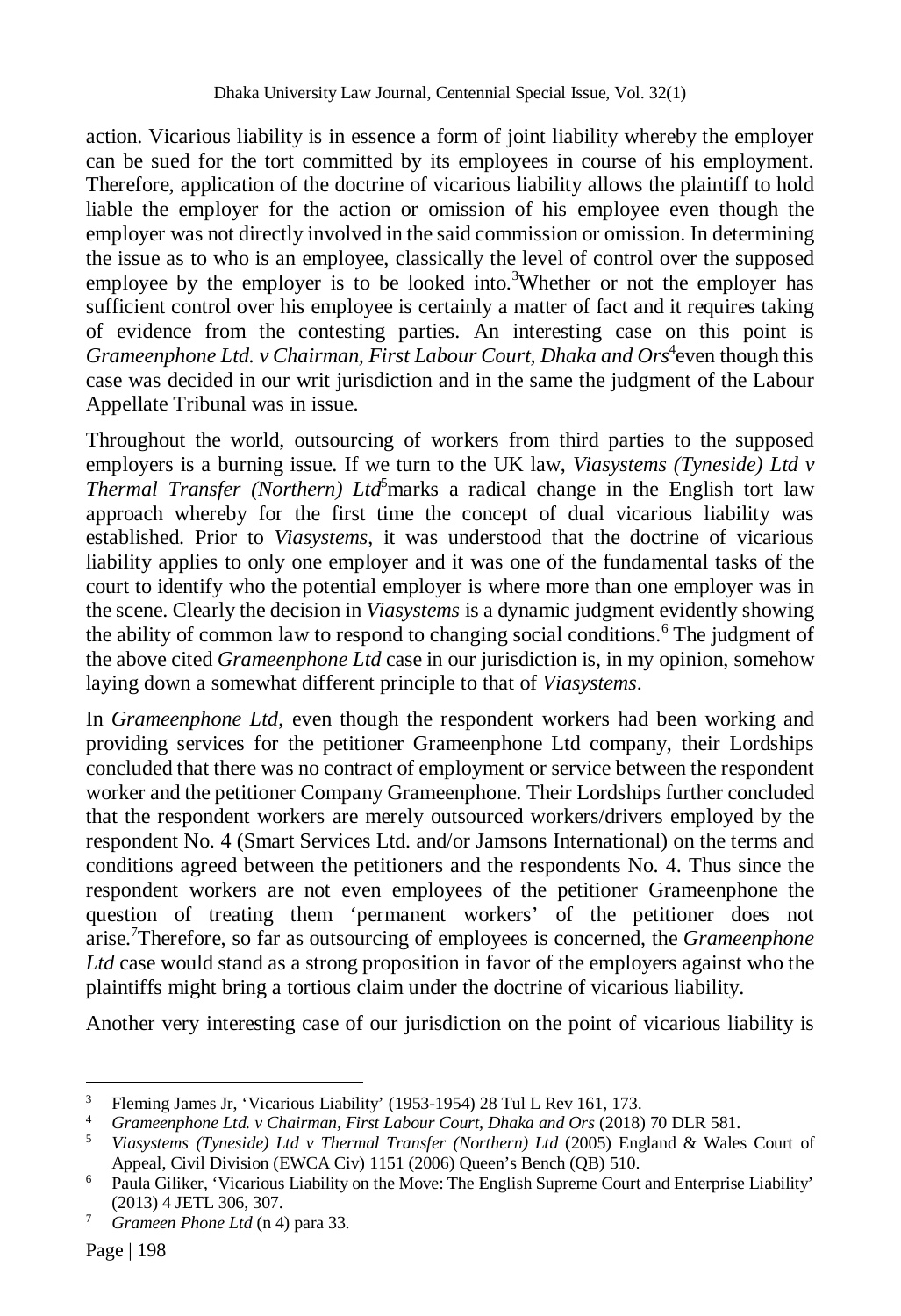*British American Tobacco Bangladesh Company Ltd v Begum Shamsun Nahar*<sup>8</sup>where a female employee of the appellant company filed a money suit against the employer company claiming damages for the tort committed by its employees at her workplace by committing acts of sexual harassment and bullying on her even when she had been persistently bringing the same to the notice of her superior officer. The employer company filed an application for rejection of plaint in the trial court which was rejected and then the employer company filed a civil revision in which the High Court finally discharged the Rule. Subsequently the employer company moved a civil petition for leave to appeal before the Appellate Division.

The Appellate Division in the *British American Tobacco* case held that "A person can be liable for tort as well and damages may be claimed against him for such wrong doing as well as against an organization or establishment if it fails to ensure the prevention of sexual harassment and bullying to a woman, where she can work with honour and dignity and without being harassed or disturbed by her male boss or other male colleagues."<sup>9</sup> The Appellate Division further observed that "…Whatever may be the allegations made by the plaintiff in the plaint, whether the employees of the defendantcompany harassed her in the work place, or the plaintiff made written complaints to the management of the defendant-petitioner-company about the sexual harassment and bullying by the said employees of the defendant-petitioner-company and whether the defendant-petitioner-company took any step to remedy the grievances of the plaintiffrespondent, or the defendant-petitioner-company took steps to prevent or deter the commission of the acts of sexual harassment and bullying by its employees and whether the defendant-petitioner-company could be held responsible for such sexual harassment and bullying caused to the plaintiff-respondent are all questions of facts and can only be decided on the evidence to be adduced by the concerned parties in the trial of the case. Moreover, question of vicarious liability of the defendant-petitionercompany is also a question of fact to be proved by adducing evidence. Both the High Court Division and the Trial Court from clear reading of the plaint rightly found that the plaintiff has clearly stated the facts of the cause of action to bring the suit against the defendant. The power to reject a plaint should not be exercised hastily without affording opportunity to the plaintiff to cure the defect or to amend the plaint."<sup>10</sup>

From the above discussions, it is clear that the settled law of our jurisdiction is that vicarious liability is a matter of fact, and not that of law. Determination of the issue as to whether or not the employee has committed a tort in course of his employment is, thus, clearly a matter of fact which can only be ascertained after all the contesting parties have adduced evidence before the trial court. However, it remains arguable as to what would amount to a course of employment and to what extent the court would extend the doctrine of vicarious liability, e.g. when the employee is working for his own purpose and not for the purpose of facilitating his employer's business. Noteworthy to mention in this regard that the meaning of "course of employment" has

 $\overline{a}$ <sup>8</sup> *British American Tobacco Bangladesh Company Ltd v Begum Shamsun Nahar* (2014) 66 DLR (AD) 80.

<sup>9</sup> Ibid, para 12.

<sup>10</sup> Ibid.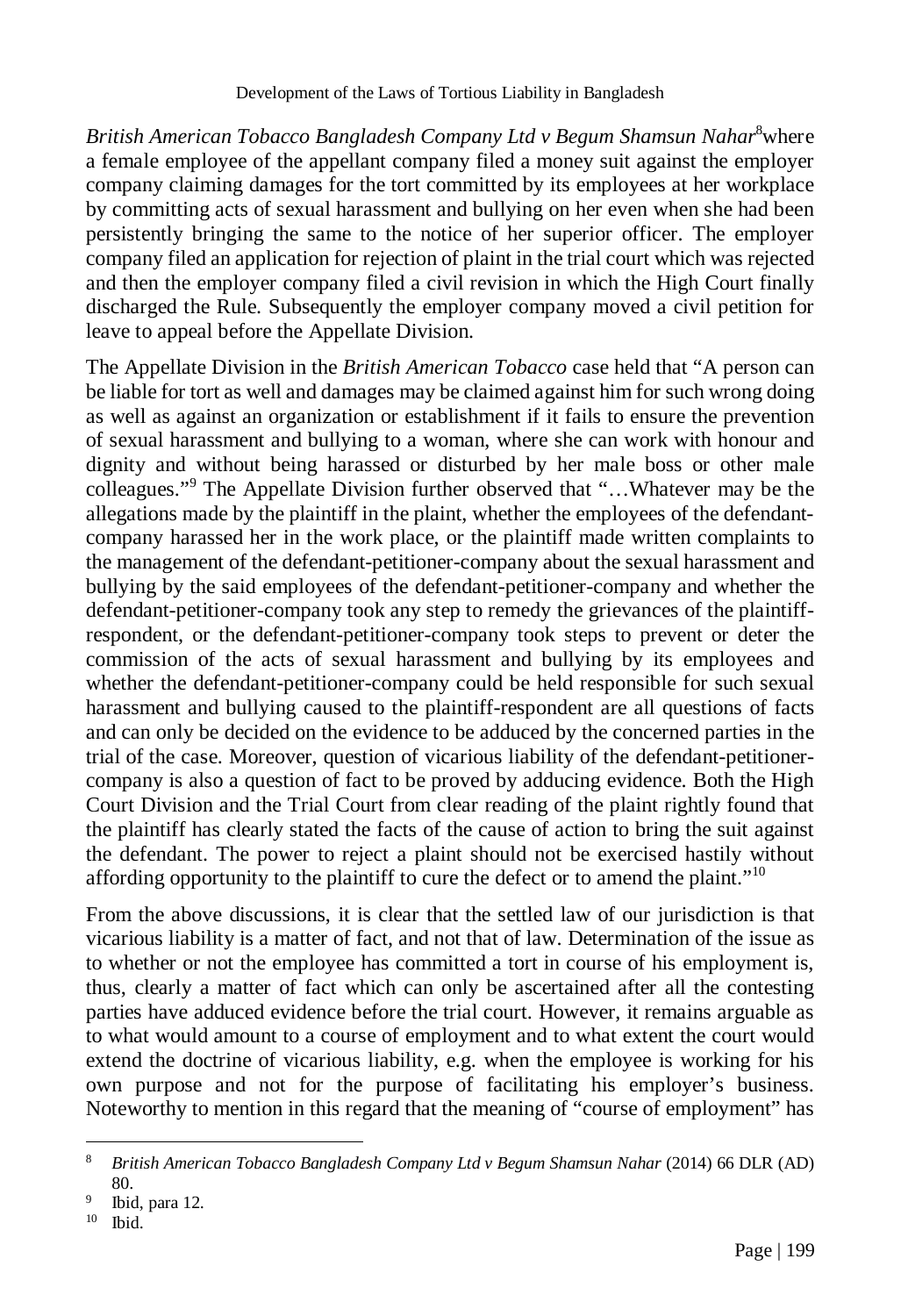been very debatable in the recent years in many jurisdictions. However, in light of the *British American Tobacco* case, it can safely be said, at least for the time being, that whether or not the employee has committed the tort in course of his employment is a matter of fact the ascertainment of which would certainly require adducing of evidence before the trial court.

It is also very interesting to note that the criminal jurisprudence of our country also recognizes the concept of vicarious liability. The relevant section in this regard is section 34 of the Penal Code 1860 which reads as follows: "When a criminal Act is done by several persons in furtherance of common intention of all each of such person is liable for that Act in the same manner as if it were done by him alone." Section 34 of Penal Code thus recognizes the principle of vicarious liability in criminal jurisprudence.<sup>11</sup> It makes a person liable for action of an offence not committed by him but by another person with whom he shared the common intention. It is a rule of evidence and does not create a substantive offence.<sup>12</sup>As vicarious liability does not and cannot operate as a cause of action in the context of civil law, it cannot operate as an offence in the criminal law context. Proof of the doctrine of vicarious liability is completely dependent on the evidence adduced by the parties in a case and this is applicable in the context of both civil and criminal law. Therefore, it can very strongly be argued that vicarious liability is an established concept in our jurisprudence and judicial recognition of the same by the apex court of our country certainly means that substantial development of tort law in the Bangladeshi legal system is only just a matter of time.

Now returning to the second substantial finding of the trial court in the *Bangladesh Beverage Industries Limited* case to the effect that the driver of the defendant was driving the vehicle negligently, recklessly and in violation of law, a very interesting point comes to the forefront. From this finding this is clear that the trial court decreed the suit on recognition of the cause of action of negligence which undoubtedly has its root under tort law. Later, the High Court Division and the Appellate Division have also recognized this cause of action of negligence under tort law. Both the Divisions of the Supreme Court heavily emphasized on various tortious measures while assessing the heads of damages and determining the quantum of the same. However, before embarking on the aspect of damages of tortious nature, it is pertinent to understand how the tort of negligence and other torts are getting recognition within our legal framework.

Our High Court Division in a case while recognizing the tort of nuisance has stated that respecting tort law claims, we do not have any statute of our own.<sup>13</sup>Therefore, our courts have always adopted the English common law as being consonant to justice, equity and good conscience.<sup>14</sup> I wholeheartedly agree with this view as tort is a subject

 $\overline{a}$ <sup>11</sup> *Aminul Islam and others v The State (2007)* 12 BLC 332, para 16.

<sup>12</sup> Ibid.

<sup>&</sup>lt;sup>13</sup> Wahid Mia alias Abdul Wahid Bhuiyan v Dr. Rafiqul Islam and others (1997) 49 DLR 302, para 9. <sup>14</sup> Ibid.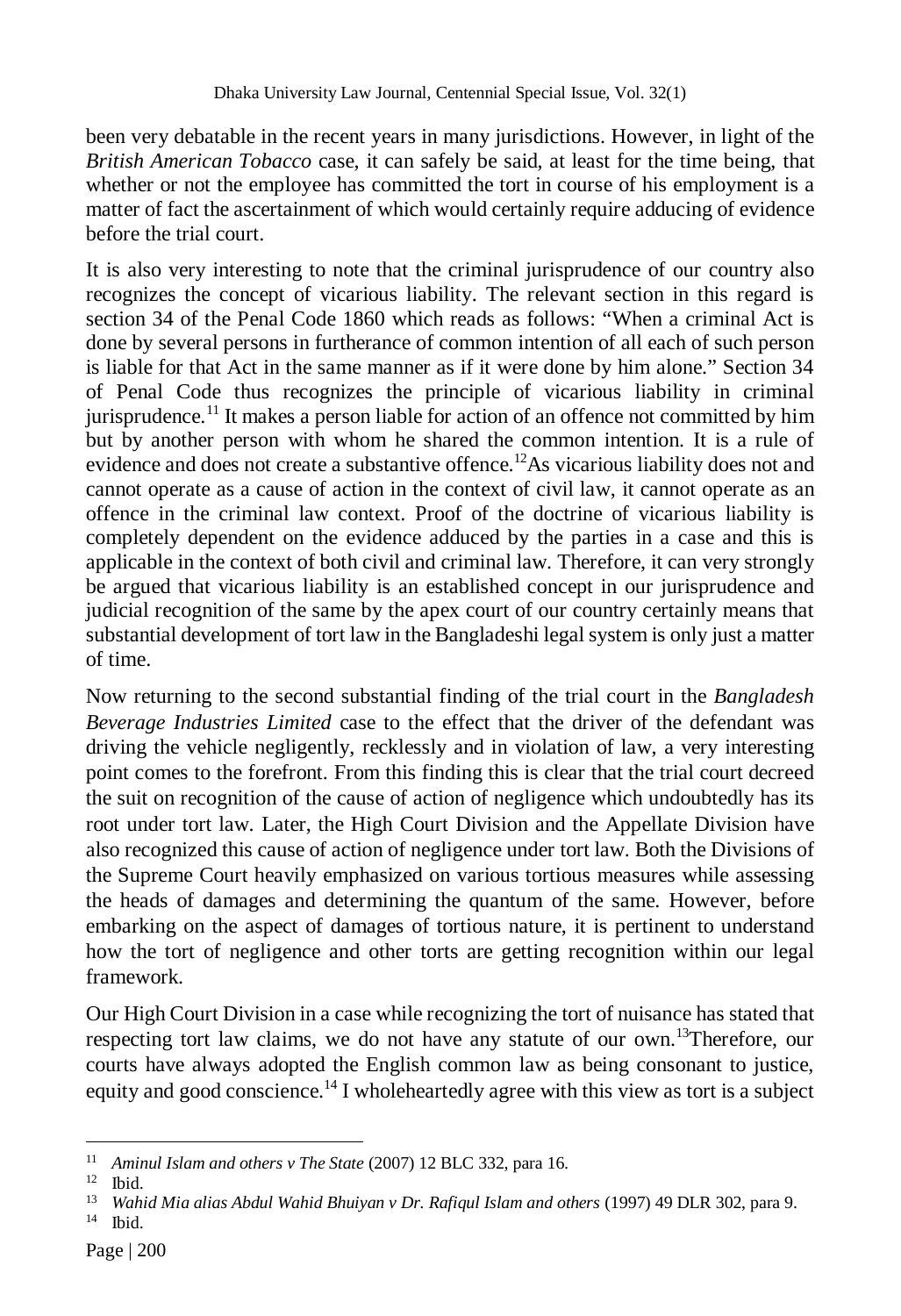mostly based on common law under the UK legal system. Even though popular tortious causes of action like occupiers' liability, product liability and defamation have started to get statutory framework in the English legal system, the most important cause of action of negligence still has its basis in common law in the UK. As already seen, the law of tort is developing in Bangladesh in the form of case laws of both the Divisions of the Supreme Court. The two judgments of the Appellate Division already cited above contain very specific reference in this regard which would further advance our understanding in this area.

In the *Bangladesh Beverage Industries Limited* case, the Appellate Division specifically approved the observation of the High Court Division whereby the High Court Division opined that the judges are empowered to create new tort and also that the pain, agony, anguish, suffering and loss of expectation of life are tortious liability for which monetary compensation can be awarded.<sup>15</sup> While maintaining that tort is a common law action, the Appellate Division in the *British American Tobacco* case gave the following findings:

"9. The original definition of tort that appeared in the well-known work on Law of Torts by Clerk and Lindsell ran as follows: 'A tort may be described as a wrong independent of contract, for which the appropriate remedy is a common law action.' Underhill amplifies this definition thus:

A tort is an act or omission which is not authorized by law, and independently of contract infringes either-

- (a) some absolute right of another;
- (b) some qualified right of another causing damage; or
- (c) some public right resulting in some substantial and particular damage to some person beyond that which is suffered by the public generally;

and gives rise to an action for damages at the suit of the injured party."<sup>16</sup>

Therefore, a thorough perusal of the said two judgments of the apex court makes it clear that the law of tort has its basis at common law and, thus, the same would have to be developed through case laws. No doubt that it requires judicial activism on the part of the judges and the recent attitude of the judiciary towards such development obviously requires close scrutiny to deeply understand the judicial approach towards tort law in Bangladesh. Even after the two judgments of the Appellate Division cited above have been reported in well reputed law journals of the country, recognition of the law of tort by the courts below has been almost insignificant. The *British American Tobacco* case has been reported in 2014 and the *Bangladesh Beverage Industries Limited* case has been reported in 2016. Even after the lapse of a substantial period since then, the number of reported case laws in the areas of tort law is almost nonexistent, except for some very few. In the meantime, compensation culture is somehow

 $\overline{a}$ <sup>15</sup> *Bangladesh Beverage Industries Ltd* (n 1) para 27.

<sup>16</sup> *British American Tobacco Bangladesh Company Ltd* (n 8) para 9.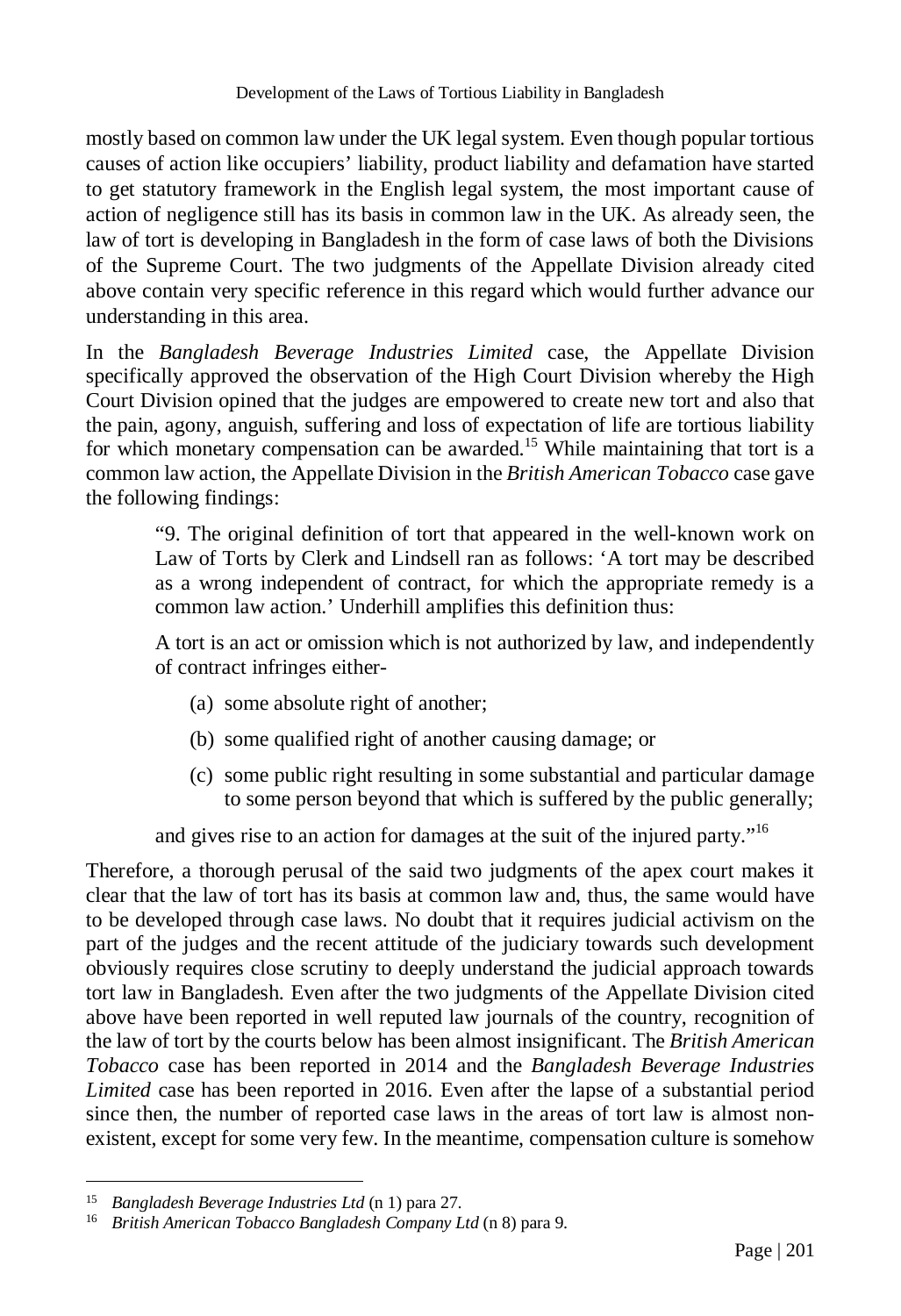getting developed within our writ jurisdiction but, in my opinion, the law of tort would have to be developed within the civil jurisdiction of our legal system as this is the case with all the advanced legal systems including India.

The concern as to the lack of development of tort law was made manifestly clear by the High Court Division in the case of *Catherine Masud and others v Md Kashed Miah and others*. <sup>17</sup>In the *Catherine Masud* case, the High Court Division firstly disposed of some transfer petition cases under Article 110 of the Constitution of the People's Republic of Bangladesh. In this case, the High Court Division made the following observations:

"15. We also note that the petitioner's claim raises questions as to application of the law of tort in Bangladesh. As part of the English Common law, the law of tort has become part of the law in India, as it is not considered contrary to "justice, equity, and good conscience" (Law of Torts by Dr. Nurun Nahar, published by Bangladesh Law Book Co. 1st Edition, 2011). It has also become part of the law in many other Commonwealth countries. However, law of tort is not integral part of the legal structure of Bangladesh. This is primarily because the subordinate courts do not feel empowered to determine a tortious claim unless the tortious claim is purely statutory. For that reason, we do not see rulings of the subordinate courts on medical negligence, vicarious liability etc. We were unable to provide guidelines since we were not called upon to review the issues relating to tort in entirety. In our opinion, the time has come for us to review the law of tort and consider whether law of tort should be incorporated in Bangladesh law so that claims arising from negligence, be it medical or otherwise, are properly dealt with."<sup>18</sup>

Two very important points emerge from the above observations of the High Court Division. First of all, in both the *Wahid Mia* case<sup>19</sup> (cited above) and *Catherine Masud* case, the High Court Division emphasized on the concept of "justice, equity and good conscience" for recognizing and developing the law of tort in Bangladesh. Secondly, in the *Catherine Masud* case, the High Court Division expressed its concern explicitly about the lack of rulings of the subordinate courts on matters of tort law as because the High Court Division felt that the subordinate courts do not feel empowered to determine a tortious claim. Earlier it was noted that Appellate Division expressed that the judges are empowered to create new tort. Now the question arises as to the validity of the concern of the High Court Division about the lack of rulings from the subordinate courts in tort law cases even when the Appellate Division has expressly approved the judicial empowerment in creating new tort.

Even though this question does have an academic dimension, the answer to it lies in the practical arena. If we consider various news getting huge coverage in national media as well as social media, we would find a substantial number of cases involving allegations of clinical negligence, rash and reckless driving, fire at work places etc., all of which are matters of tortious nature. However, in practice, very few cases are filed

 $\overline{a}$ <sup>17</sup> *Catherine Masud and others v Md Kashed Miah and others* (2015) 67 DLR 523.

 $18$  Ibid, para 15.

<sup>19</sup> *Wahid Miah* (n 13).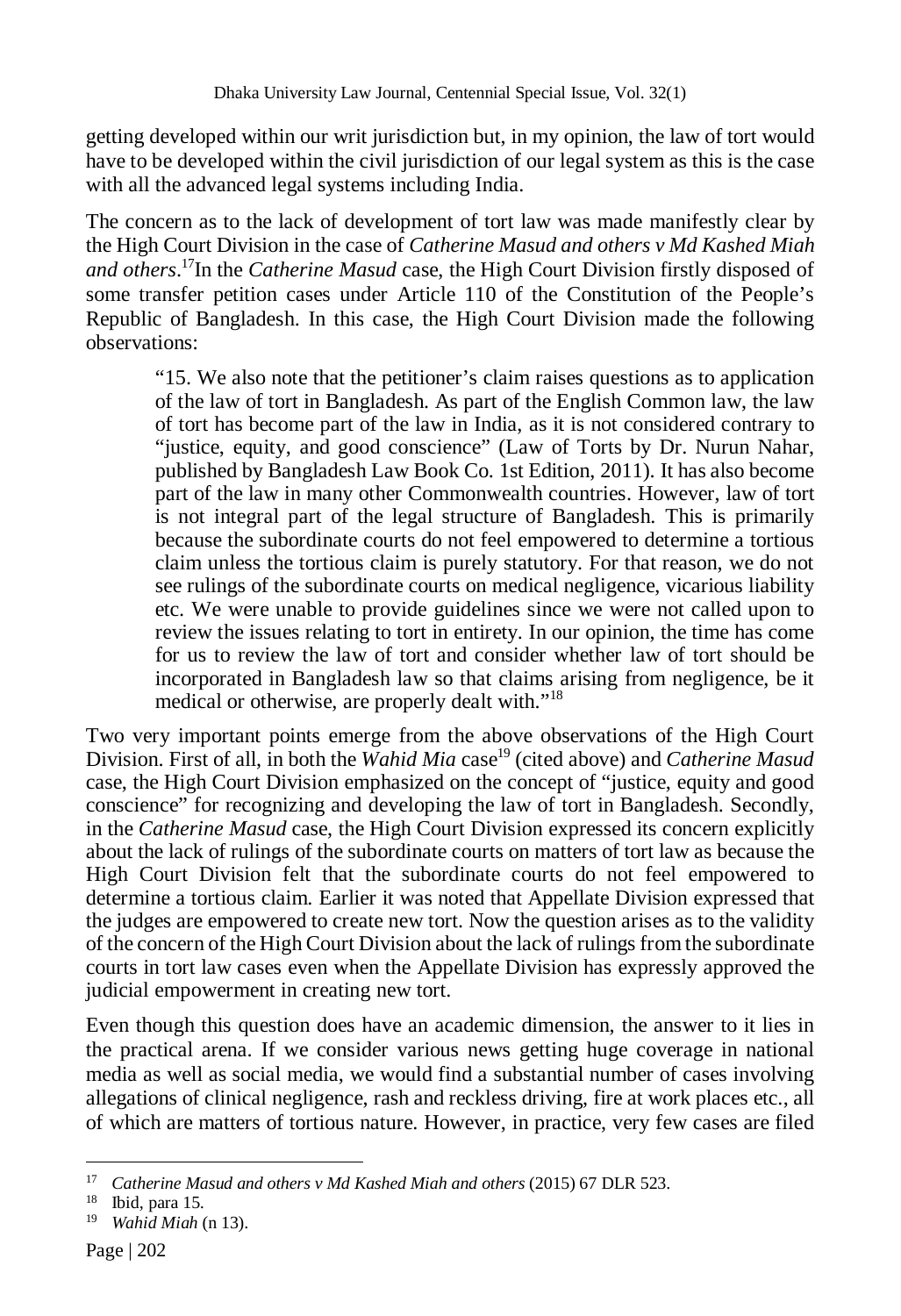involving tort law claims and very few of them ultimately see some light. My opinion is based on the very few number of reported cases in the law journals involving tort law cases. Here the problem for development of tort law is certainly not legal as our apex court has given the judges the power to create tort law and apply them to any given scenario. Rather the problem is with our reluctant attitude towards developing tort law in this country. The solution, in my opinion, lies with the increase in judicial activism in all the courts of our jurisdiction while dealing with tort law claims. Bearing in mind the extreme effect of tort on the family of the victim and the plaintiff, high time has come to take the matter seriously and work on the substantial development of tort law within our legal system.

In tort law claims, one of the most important issues relates to the identification of the heads of damages and assessing the quantum of damages. In the *Bangladesh Beverage Industries Limited* case, plaintiffs claimed damages on several heads on the basis of the monthly salary of the deceased till his retirement age, receivable increments per year, potential earning for subscribing articles in different papers and journals, deprivation of the minor sons of their father's affection, care and nursing, jeopardy in the education of the children, loss caused by sudden and untimely widow-ship of the wife of the deceased along with her deprivation from her husband's care, protection, nursing and affection, struggle for food, homestead, treatment and other benefit, other potential income and loss of reputation of the family. Relying on *Sri Manamath Nath Kuri v Mvi Md Mokhlesur Rahman and another*,<sup>20</sup>the High Court Division held that the plaintiffs are entitled to compensation for continuous pain and suffering and such compensation must have to be given in a lump sum basis and not on calculation.

In the *Bangladesh Beverage Industries Limited* case, the Appellate Division drew a distinction between general damages and special damages. General damages flow from the kind of harm and loss which naturally and normally follows from the wrong and which do not need to be specifically pleaded and proved, such as personal injuries, pain and suffering, loss of limbs, loss of expectation of life, future pecuniary loss etc. Special damages flow from such kind of loss as will not be legally presumed to have followed from the defendant's wrongful act, but which must be specifically pleaded and be strictly proved, such as pecuniary loss actually suffered up to the date if trial, e.g. loss of earning etc. So far as the actual or prospective pecuniary loss is concerned the amount of compensation can be assessed with a degree of accuracy.<sup>21</sup> The principle of fair and reasonable compensation is more appropriate to non-pecuniary heads of damage such as pain and suffering. It has been well established that pain and suffering is a head of damage for which monetary compensation can be awarded.<sup>22</sup>Moreover, the Appellate Division with approval cited some observations of the case law reported in 22 DLR (SC) 51 which is as follows:

"26. Assessment of damages in such a case must, therefore, necessarily be to some extent of a rough and approximate nature based more or less on guess

Ibid.

 $\overline{a}$ 

<sup>&</sup>lt;sup>20</sup> *Sri Manamath Nath Kuri v Mvi Md Mokhlesur Rahman and another* (1960) 22 DLR (SC) 51.

<sup>21</sup> *Bangladesh Beverage Industries Ltd* (n 1), para 28.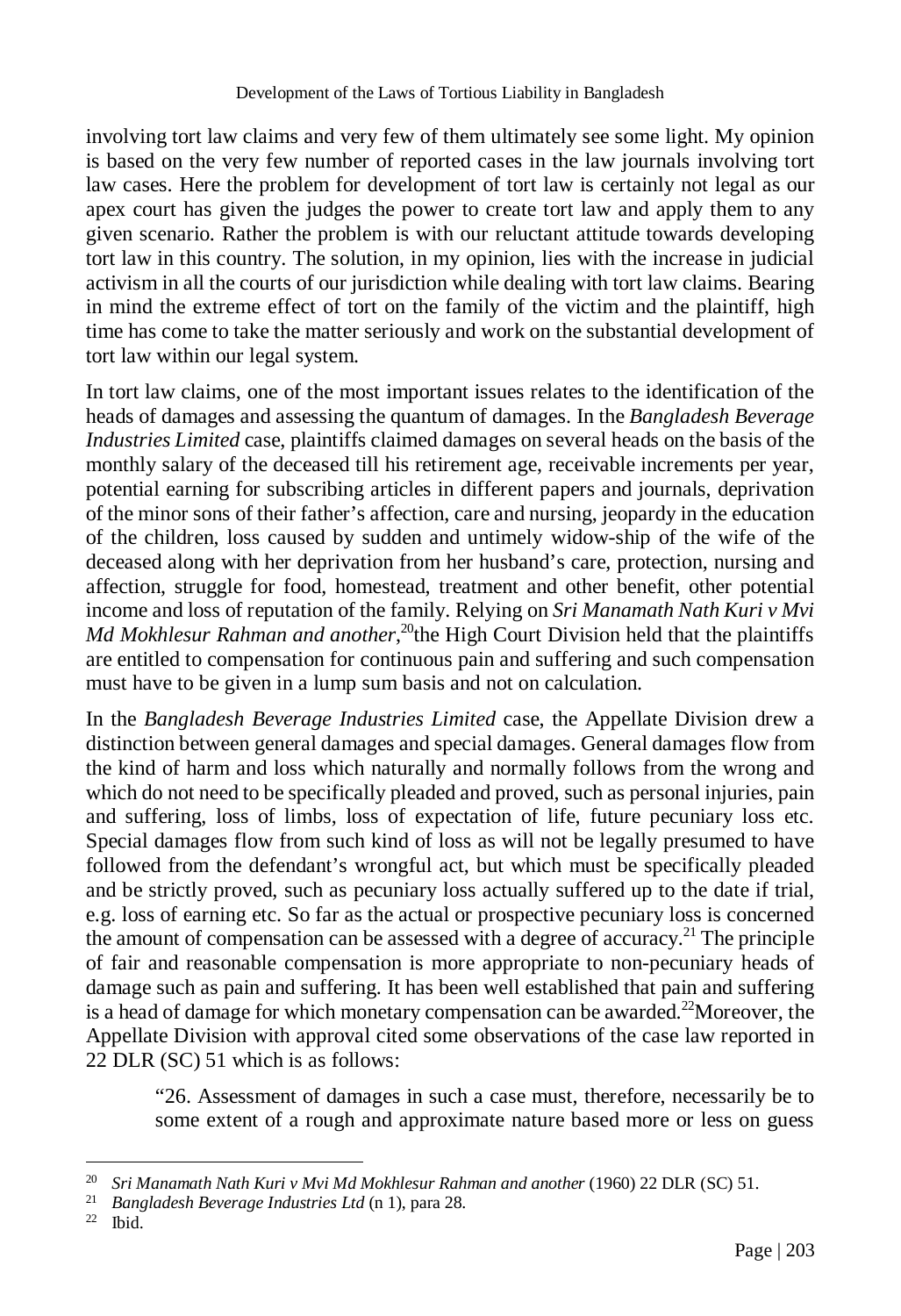work, for, it may will be impossible to accurately determine the loss which has been sustained by the death of a husband, wife, parent or child."<sup>23</sup>

The Appellate Division further held that no definite or hard and fast rule can be laid down respecting assessment of damages in tort law claims. The plaintiff would be able to recover damages for their financial sufferings that they would be able to prove. While making the assessment of such damages, the court will have to take into account the age of the deceased, his or her health, earning capacity and also the chances of advancement. There must be evidence of "reasonable expectation of pecuniary advantage" as opposed to "mere speculative possibility."<sup>24</sup>

In the *British American Tobacco* case, the Appellate Division recognized the devastating effect of sexual harassment on both the economic opportunities and physical and emotional well-being of a working woman. The Appellate Division further noted that sufferings arising out of sexual harassment may include insomnia, depression, nervousness, fear, feeling of powerlessness and other symptoms of psychological harm which sometimes may lead to a complete emotional breakdown. In consequence of this emotional breakdown and sometimes independently physical effects such as headache, loss of appetite, loss of weight, nausea and fatigue may occur. It hinders a woman's chances of economic prospects by reducing her efficiency and productivity at work. Therefore, sexual harassment definitely gives rise to the liability under the law of tort. $25$ 

In the most recent case of *Catherine Masud and Ors. v Md. Kashed Miah and Ors.*,<sup>26</sup> the High Court Division while disposing of an application under section 128 of the Motor Vehicles Ordinance, 1983 for compensation over the road accidental death of Abu Tareque Masud and injuries caused to claimant No. 1, Catherine Masud, reviewed the related laws of the country in great details. Here claims were made under different heads, such as loss of income, loss of dependency, loss of future advancement, loss of estate, loss of love and affection, medical expenses, funeral expenses and damages to property.

In the *Catherine Masud* case, the High Court Division while determining the issue of quantum of compensation rightly observed that neither the Motor Vehicle Ordinance nor the Motor Vehicle Rules nor any other statute prescribes any criteria or guideline in determining the quantum of compensation payable in case of a road accident.<sup>27</sup>A thorough perusal of the judgment in the *Catherine Masud* case makes it abundantly clear that the High Court Division thoroughly followed the guidelines of the *Bangladesh Beverage Industries Limited* case, word by word, while determining the quantum of damages in favour of the plaintiffs in that case. The High Court Division further quoted the following guidelines from the *Bangladesh Beverage Industries Limited* case in this regard:

 $\overline{a}$ <sup>23</sup> Ibid, para 29.

<sup>24</sup> Ibid.

<sup>25</sup> *British American Tobacco Bangladesh Company Ltd.* (n 8) para 11.

<sup>26</sup> *Catherine Masud and Ors. v Md. Kashed Miah and Ors.* (2018) 70 DLR 349.

<sup>27</sup> Ibid, para 186.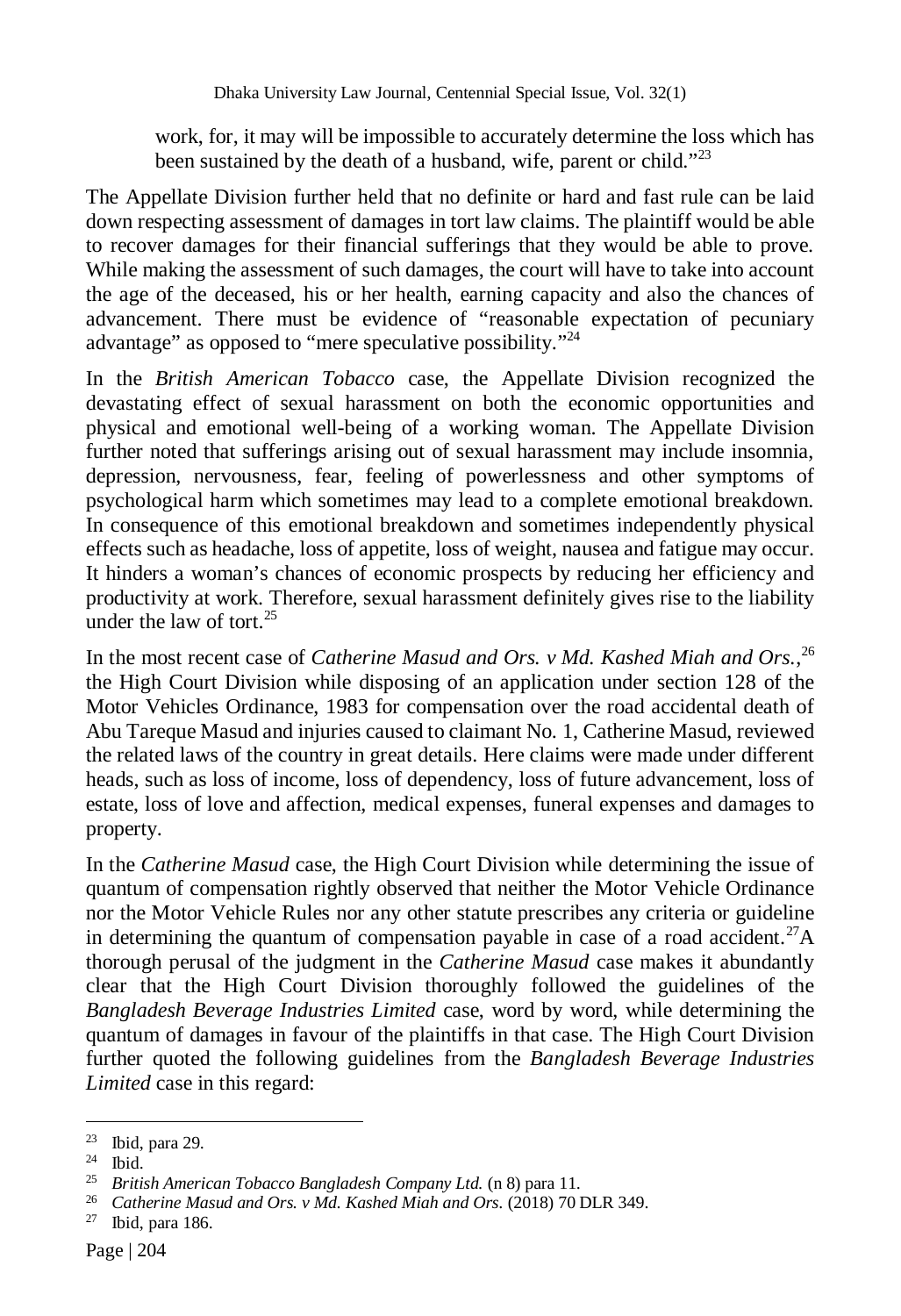"It is the consistent view of the apex courts of the Sub-Continent and also of the courts of the United Kingdom that assessment of damages in such cases necessarily be to some extent of rough and approximate nature based more or less on guess work because it would be impossible to accurately determine the loss which has been sustained by the death of the victim who happened to be the husband and the father of the plaintiffs. It has also been observed in the decision reported in 22 DLR (SC) 51 at page 59 that although no rule of mathematical calculation can be adopted in every case yet it is the duty of the plaintiff to adduce some evidence to afford the court a reasonable basis for the ascertainment of the damages suffered. The Supreme Court of Pakistan in the decision reported in 22 DLR (SC) 51 held that merely because some element of guess work has been introduced in the calculation it cannot be said that there has been any departure from the principles laid down in the decided cases for determining the quantum of damages in such cases."<sup>28</sup>

Therefore, in light of the observations given by both the Divisions of our Supreme Court, it can safely be assumed that neither Division gave any concrete guideline for determining the quantum of damages in a tort law claim. However, at the same time, it should have to be borne in mind that both the Divisions awarded damages and compensation favoring the plaintiffs from where it is easily inferable that the plaintiff succeeded in proving their case and cause of action and won damages of tortious nature. Hence, the issue obviously arises as to the basis on which both the Divisions relied while compensating the plaintiffs with damages of tortious nature because every award of compensation given by the court of law must have to be supported by concrete basis and sound reasoning. If such basis can be discovered in light of specific reference, no doubt the same will enormously assist the lawyers practicing the laws of tort, the judge giving judgment in tort law cases, academicians researching in tort law and lay people thinking of how to agitate their grievances with appropriate evidence before the proper forum.

From judgments of the *Bangladesh Beverage Industries Limited* case and *Catherine Masud* case, it is clear that both the Divisions of the Supreme Court have adopted similar views regarding the test to be applied in determining the quantum of damages of tortious nature. Five very important principles become apparently visible from a thorough reading of those judgments. Firstly, ascertainment of damages of tortious nature cannot be based on a mere rule of mathematical calculation. Secondly, such assessment of damages by the court would largely depend on a guess work on the basis of rough and approximate estimate of damages sustained by the plaintiff. Thirdly, the plaintiff requires to prove his or her damages by adducing evidence in support of his or her claim. Fourthly, the evidence adduced by the plaintiff in this connection would be of such nature so as to afford the court a reasonable basis for the ascertainment of the damages suffered. And finally, the whole assessment of quantum of damages by the court would have to be based on an objection basis, and certainly not on a subjective basis.

In the *Catherine Masud* case, the High Court Division while considering the aspect of damages sustained by the plaintiffs on account of loss of their dependency took into

 $\overline{a}$ 

<sup>28</sup> Ibid, para 192.